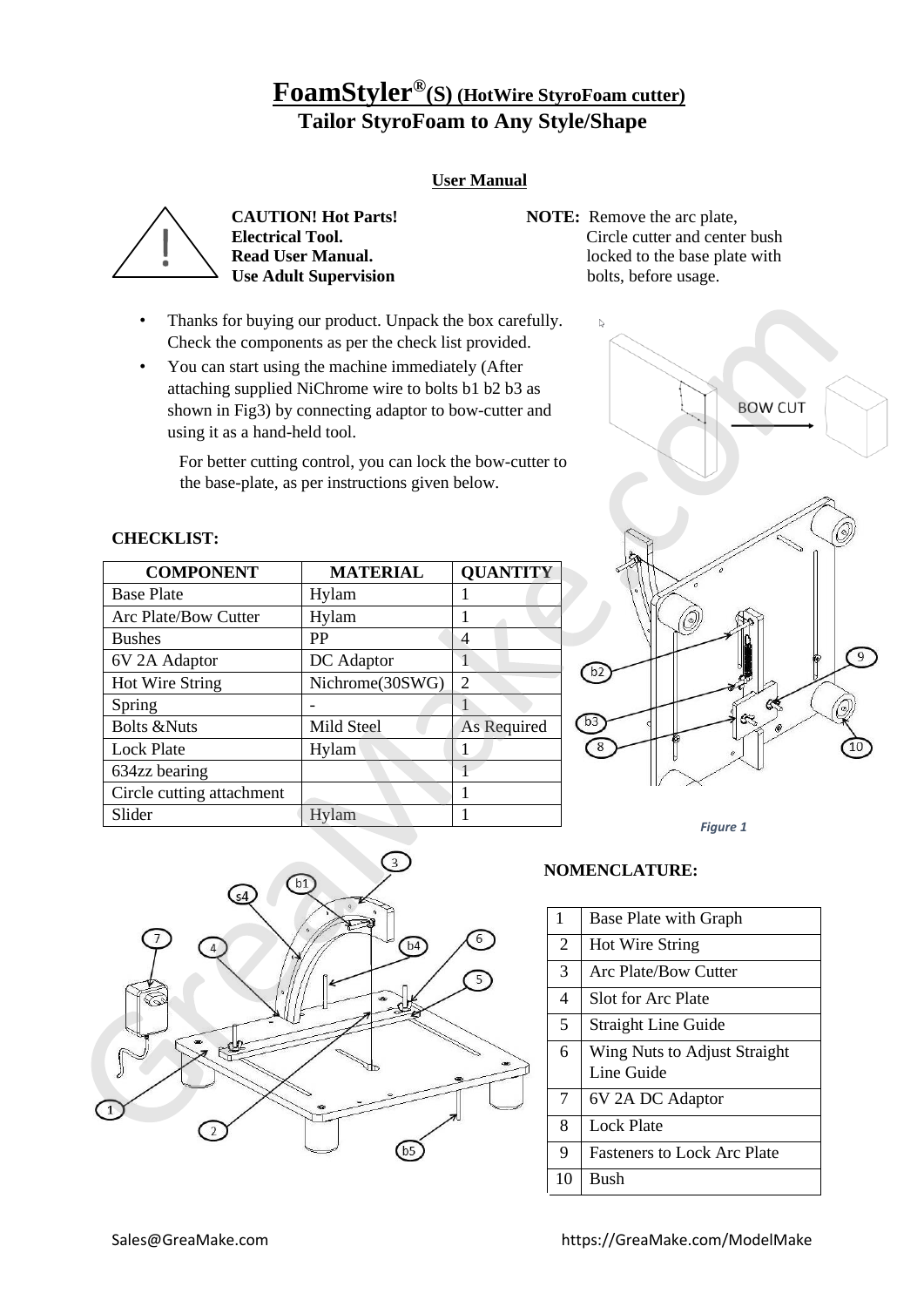

*Figure 3*

### **Guidelines for Assembly**:

 **Step 1**: Place the base plate on the table.

**Step 2:** Insert arc plate (3) into the base plate slot (4) as shown in the Figure 2.

**Step 3:** Lock arc plate to the base plate using lock plate with help of wing nuts and bolts as shown in figure 1

**Step 4:** Connect string on arc plate, on bolts b1, b2 & b3, as shown in Figure 3. (Make sure that the spring is at the bottom side).

• Connect the adaptor to the DC1 pin coming from the hotwire machine and plug it to the main power supply. Place the stencils over the Thermocol, trace the letters and cut the Thermocol using our machine. Note: Two DC Connectors (DC1 and DC2) will come from the machine (Figure 4). DC1 will power hotwire mode. DC2 will power slicer mode.

Adjust the cutting length using the 'straight line guide' by loosening the wing nuts and positioning the 'straight line guide' at required position and fixing it.

• Cut can start from the edge of the sheet only. To start a cut from the middle, make a hole manually using a screwdriver, pin, etc. Then remove the string from b1, and pass that end of string through the hole in the sheet, and attach it back to b1. Now you can turn ON the heat and start cutting from the middle.

Wire angle adjustment: Arc plates have holes to indicate various angular positions of the wire (90, 75, 60, 45, 30, 15 deg). Wire can be fixed at any of the angle by fixing bolt b1 at suitable position on arc slot s4 in the Arc plate (3). When adjusting wire angle, u may have to remove the NiCr wire from the bolt b1 or spring from bolt b3, for easy adjustment. Fix the Nicr back after angle adjustment.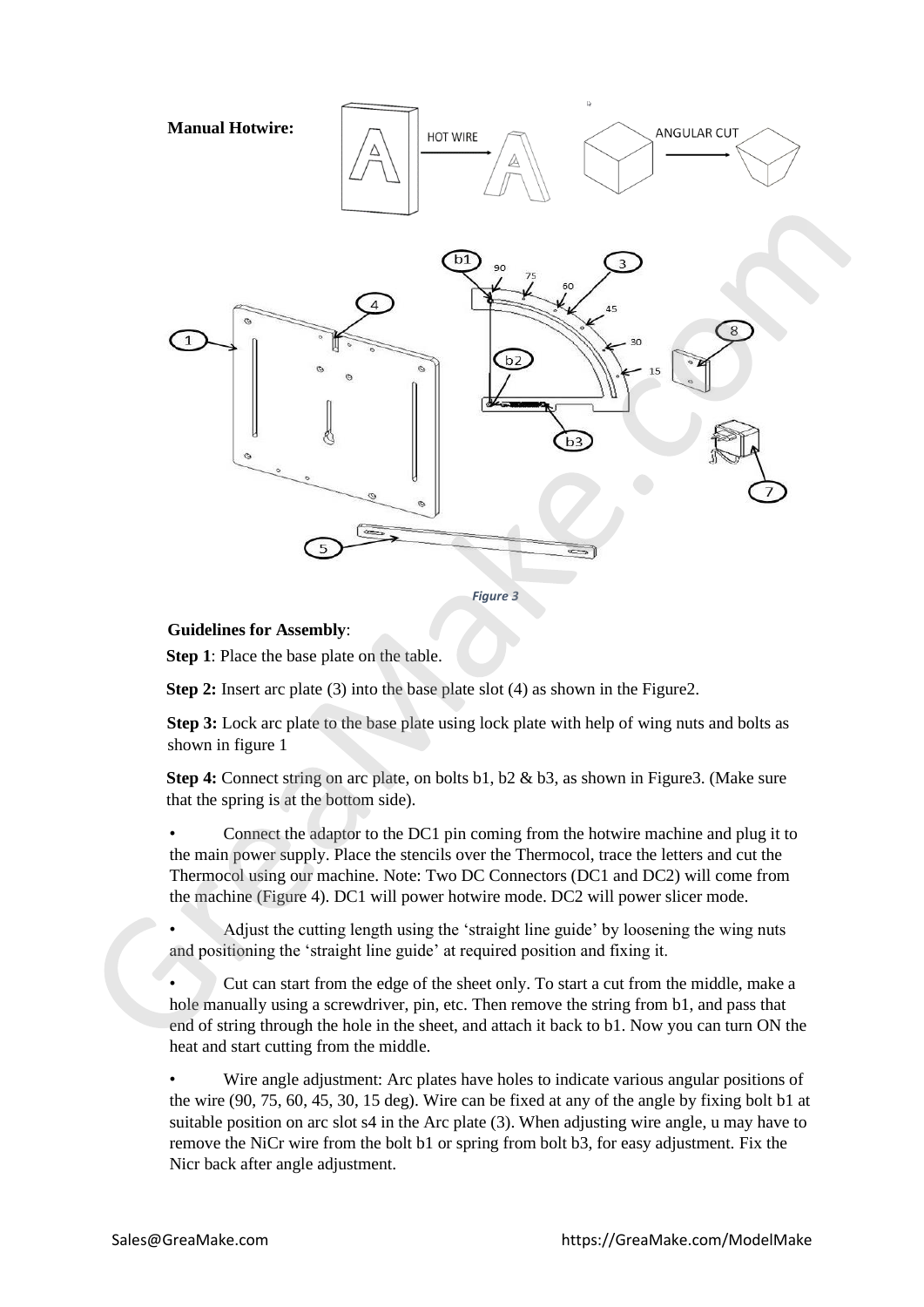**Manual Slicer:**

**Useful for reducing foam thickness, or slicing a thick design into multiple thin designs.**



**Step 1:** Remove the wire and spring from bolts b1 and b3.

**Step 2:** Bolt b5 will normally be pointing below the base board (refer figure 1). Remove this bolt; flip it upside down such that the bolt is pointing above board (similar to b4). When flipping, ensure the electrical wire from connector DC2 is continued to be attached to b5.

**Step 3:** Connect the same wire and spring between bolts b4 and b5. (Refer figure4)

**Step 4:** Connect DC adaptor to connector DC2

**Step 5:** Power on and start cutting.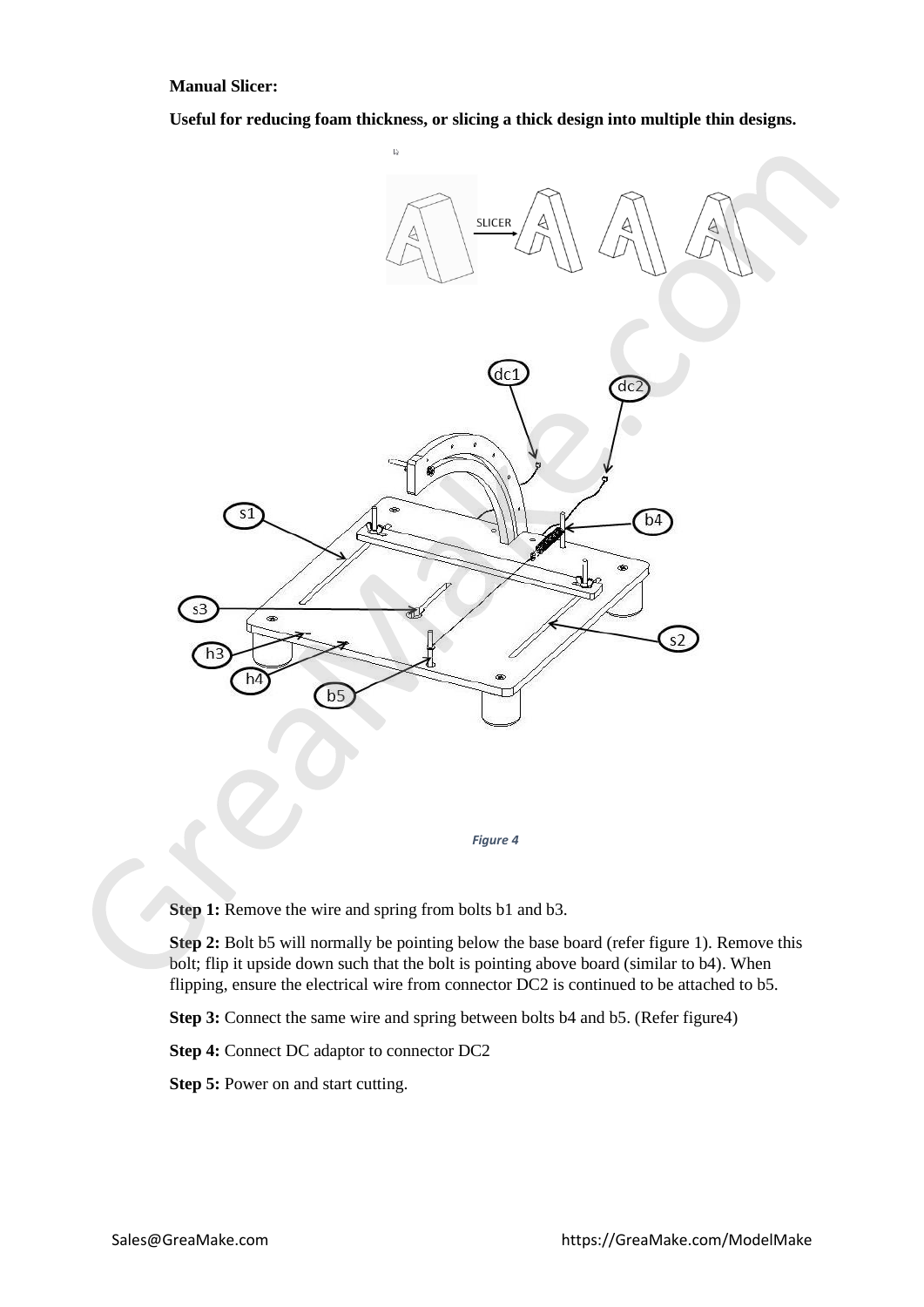### **Edge cutter:**

**Useful for adding a chamfer to the foam edges.** 



**Step 1:** Fix a M4 bolt (b6) in slot S3. You have to remove the spring from bolt b3, when locking the edge cutter (EC) bolt, so it is easy to access the nut of the edge cutter bolt. After fixing EC bolt, the spring can be locked back to bolt b3.

**Step 2:** To get a chamfer distance d0, fix the top edge e1 of the bolt at a distance d0, using the scale marked on the board. (Note: origin of scale marking is valid only for 45° wire angle. For other angles, set d1 using a ruler).

**Step 3:** Push the foam piece touching the edge e1 of bolt b6 and slide the foam along its edge to get the desired edge cut.

Note: An optional bearing supplied can be used for even smoother edge cutting operation. But the bearing increases the effective pin diameter, which makes it difficult to edge cut at sharp corners, like at the cleavage of a heart shape. But bearing can be used for chamfering simple convex edges like circles, rectangles etc.



 *Figure 6. Edge cutter with bearing*